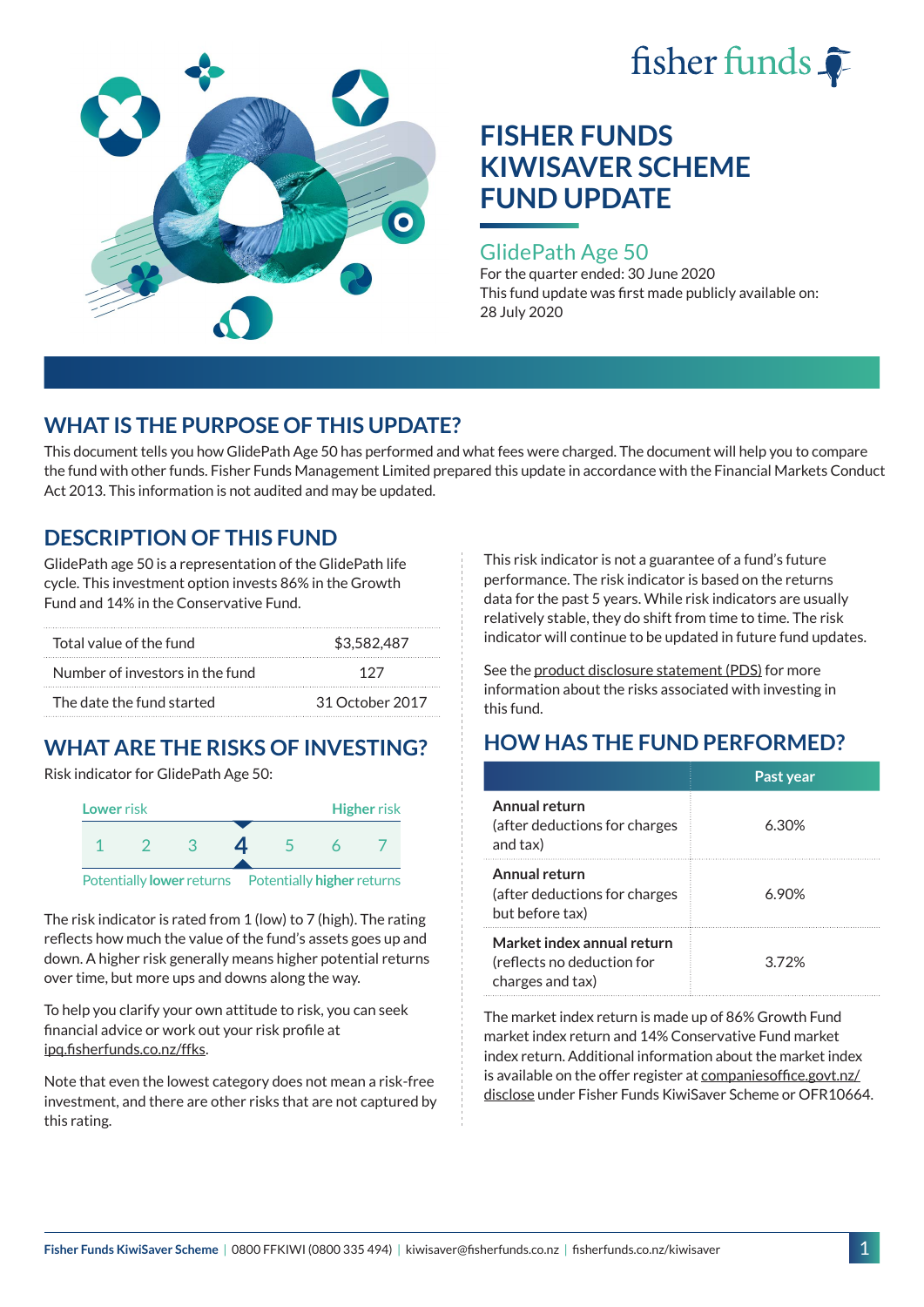## **ANNUAL RETURN GRAPH**



This shows the return after fund charges and tax for each year ending 31 March since the fund started. The last bar shows the average annual return since the fund started, up to 30 June 2020.

**Important:** This does not tell you how the fund will perform in the future.

Returns in this update are after tax at the highest prescribed investor rate (PIR) of tax for an individual New Zealand resident. Your tax may be lower. The market index return reflects no deduction for charges and tax.

### **WHAT FEES ARE INVESTORS CHARGED?**

Investors in GlidePath Age 50 are charged fund charges that include GST. In the year to 31 March 2020 these were:

|                                                       | % of net asset value   |  |
|-------------------------------------------------------|------------------------|--|
| <b>Total fund charges</b>                             | 1.19%                  |  |
| Which are made up of:                                 |                        |  |
| <b>Total management and</b><br>administration charges | 1.02%                  |  |
| Inding:                                               |                        |  |
| Manager's basic fee                                   | 0.95%                  |  |
| Other management and<br>administration charges        | 0.07%                  |  |
| Total performance-based fees <sup>1</sup>             | 0.17%                  |  |
| <b>Other charges:</b>                                 | \$ amount per investor |  |
| Annual account fee                                    |                        |  |

\* The account fee reduced from \$3 per month (\$36 per annum) to \$1.95 per month (\$23.40 per annum) on 1 July 2020.

Small differences in fees and charges can have a big impact on your investment over the long term.

### **EXAMPLE OF HOW THIS APPLIES TO AN INVESTOR**

Sarah had \$10,000 in the fund at the start of the year and did not make any further contributions. At the end of the year, Sarah received a return after fund charges were deducted of \$630 (that is 6.30% of her initial \$10,000). Sarah also paid \$36 in other charges. This gives Sarah a total return after tax of \$594 for the year.

#### **WHAT DOES THE FUND INVEST IN? Actual investment mix**

This shows the types of assets that the fund invests in.



#### **Target investment mix**

This shows the mix of assets that the fund generally intends to invest in.